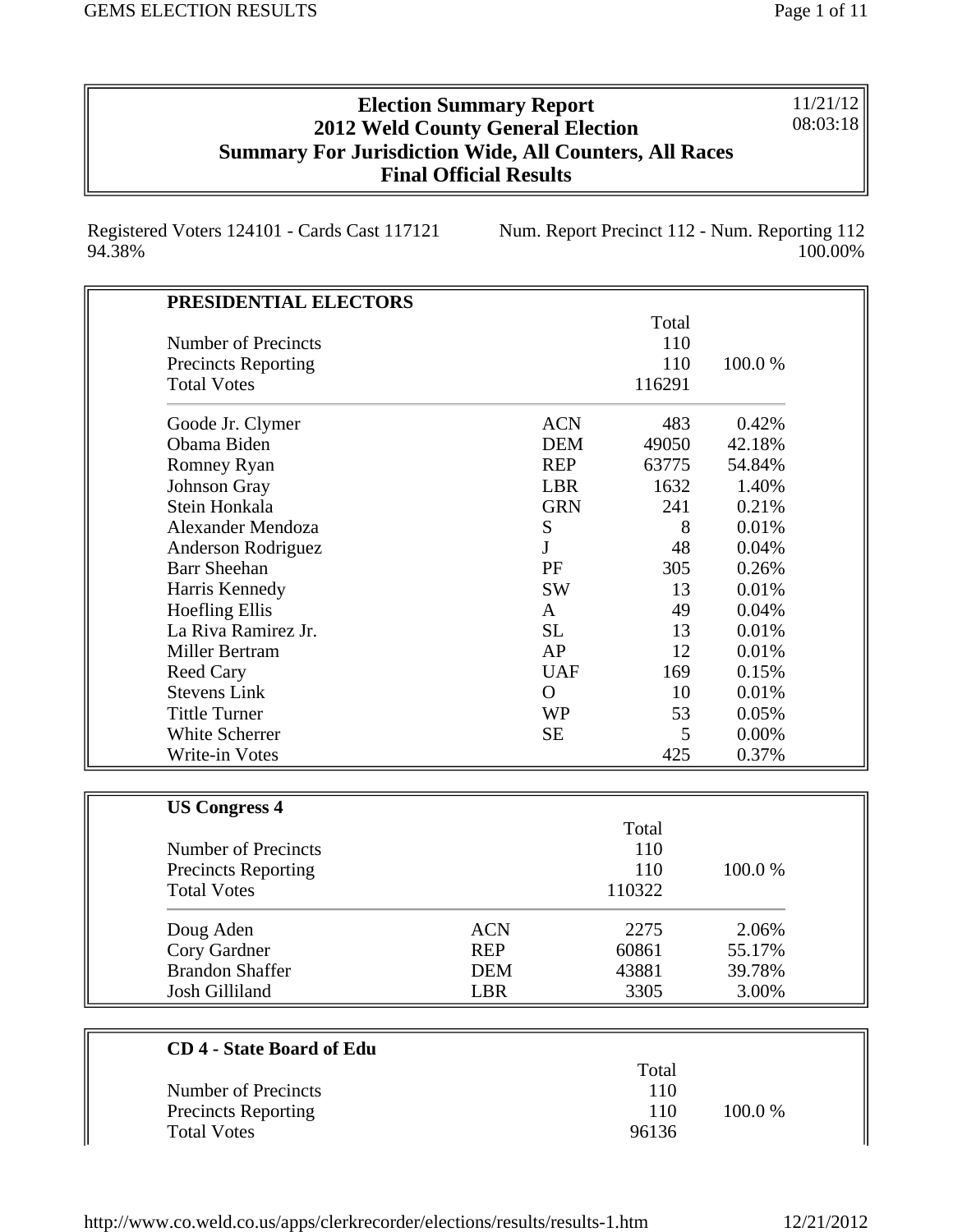| Pamela P. Mazanec                                        | <b>REP</b> | 67759    | 70.48% |
|----------------------------------------------------------|------------|----------|--------|
| <b>Steven Ray Dellinger</b>                              | <b>LBR</b> | 28377    | 29.52% |
| <b>At Large - CU Regent</b>                              |            |          |        |
|                                                          |            | Total    |        |
| Number of Precincts                                      |            | 110      |        |
| <b>Precincts Reporting</b>                               |            | 110      | 100.0% |
| <b>Total Votes</b>                                       |            | 104802   |        |
| Stephen C. Ludwig                                        | <b>DEM</b> | 40142    | 38.30% |
| <b>Tyler Belmont</b>                                     | <b>ACN</b> | 3416     | 3.26%  |
| <b>Brian Davidson</b>                                    | <b>REP</b> | 55576    | 53.03% |
| Daniel Ong                                               | <b>LBR</b> | 5668     | 5.41%  |
| <b>State Senate Dist 23</b>                              |            |          |        |
|                                                          |            | Total    |        |
| <b>Number of Precincts</b>                               |            | 36       |        |
| <b>Precincts Reporting</b>                               |            | 36       | 100.0% |
| <b>Total Votes</b>                                       |            | 39145    |        |
| Vicki Marble                                             | <b>REP</b> | 23787    | 60.77% |
| Lee Kemp                                                 | <b>DEM</b> | 15358    | 39.23% |
| <b>State Rep Dist 48</b>                                 |            |          |        |
|                                                          |            | Total    |        |
| <b>Number of Precincts</b>                               |            | 41       |        |
| <b>Precincts Reporting</b>                               |            | 41       | 100.0% |
|                                                          |            |          |        |
| <b>Total Votes</b>                                       |            | 34645    |        |
| <b>Stephen Humphrey</b>                                  | <b>REP</b> | 25779    | 74.41% |
| John R. Gibson                                           | LBR        | 8866     | 25.59% |
|                                                          |            |          |        |
| <b>State Rep Dist 49</b>                                 |            | Total    |        |
| <b>Number of Precincts</b>                               |            | 12       |        |
| <b>Precincts Reporting</b>                               |            | 12       | 100.0% |
| <b>Total Votes</b>                                       |            | 9288     |        |
| <b>James Shelton</b>                                     | <b>DEM</b> | 3302     | 35.55% |
| Perry L. Buck                                            | <b>REP</b> | 5986     | 64.45% |
|                                                          |            |          |        |
| <b>State Rep Dist 50</b>                                 |            |          |        |
|                                                          |            | Total    |        |
| <b>Number of Precincts</b><br><b>Precincts Reporting</b> |            | 24<br>24 | 100.0% |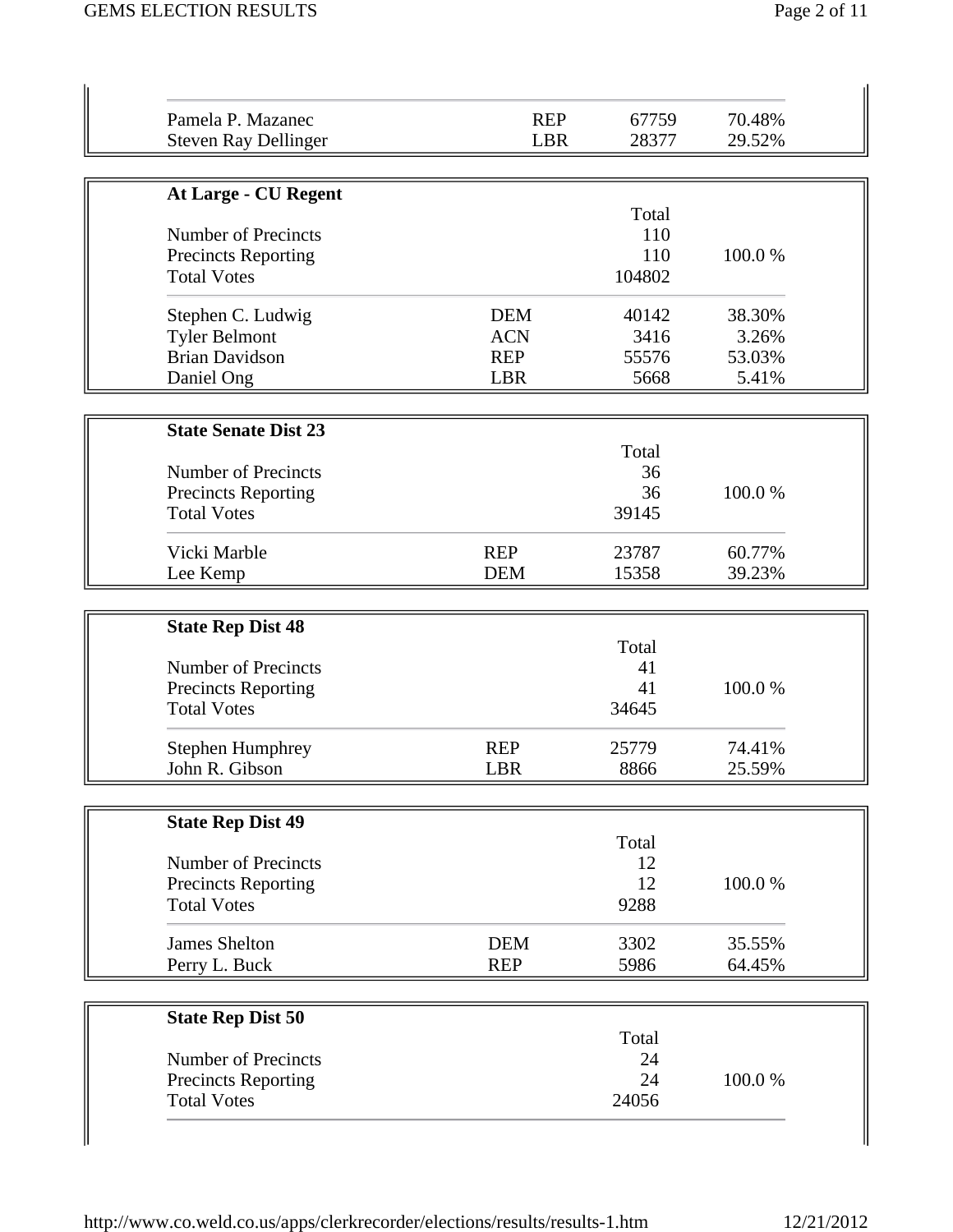| Dave Young<br><b>Skip Carlson</b> | <b>DEM</b><br><b>REP</b> | 14937<br>9119  | 62.09%<br>37.91% |
|-----------------------------------|--------------------------|----------------|------------------|
|                                   |                          |                |                  |
| <b>State Rep Dist 63</b>          |                          |                |                  |
|                                   |                          | Total          |                  |
| <b>Number of Precincts</b>        |                          | 36             |                  |
| <b>Precincts Reporting</b>        |                          | 36             | 100.0%           |
| <b>Total Votes</b>                |                          | 36122          |                  |
| <b>Tim Erickson</b>               | <b>DEM</b>               | 14960          | 41.42%           |
| Lori Saine                        | <b>REP</b>               | 21162          | 58.58%           |
|                                   |                          |                |                  |
| <b>DA 19th Judicial Dist</b>      |                          | Total          |                  |
| Number of Precincts               |                          | 110            |                  |
| <b>Precincts Reporting</b>        |                          | 110            | 100.0%           |
| <b>Total Votes</b>                |                          | 80741          |                  |
|                                   |                          |                |                  |
| Ken Buck                          | <b>REP</b>               | 80741          | 100.00%          |
|                                   |                          |                |                  |
| <b>RTD Dist I</b>                 |                          | Total          |                  |
| <b>Number of Precincts</b>        |                          |                |                  |
| <b>Precincts Reporting</b>        |                          |                | 100.0%           |
| <b>Total Votes</b>                |                          | 3050           |                  |
| Jeff Ilseman                      |                          | 726            | 23.80%           |
| Seth L. Patterson                 |                          | 633            | 20.75%           |
| <b>Judy Lubow</b>                 |                          | 549            | 18.00%           |
| Cheryl Hauger                     |                          | 1142           | 37.44%           |
|                                   |                          |                |                  |
| <b>RTD Dist K</b>                 |                          | Total          |                  |
| <b>Number of Precincts</b>        |                          | 2              |                  |
| <b>Precincts Reporting</b>        |                          | $\overline{2}$ | 100.0%           |
| <b>Total Votes</b>                |                          | 5              |                  |
| David Elliott                     |                          | 3              | 60.00%           |
| Paul D. Solano                    |                          | 0              | 0.00%            |
| Jan Pawlowski                     |                          | $\overline{2}$ | 40.00%           |
| <b>Rich Himmel</b>                |                          | $\overline{0}$ | 0.00%            |
|                                   |                          |                |                  |
| <b>At Large County Comm</b>       |                          |                |                  |
|                                   |                          |                |                  |
|                                   |                          | Total          |                  |
| <b>Number of Precincts</b>        |                          | 110            |                  |
| <b>Precincts Reporting</b>        |                          | 110            | 100.0%           |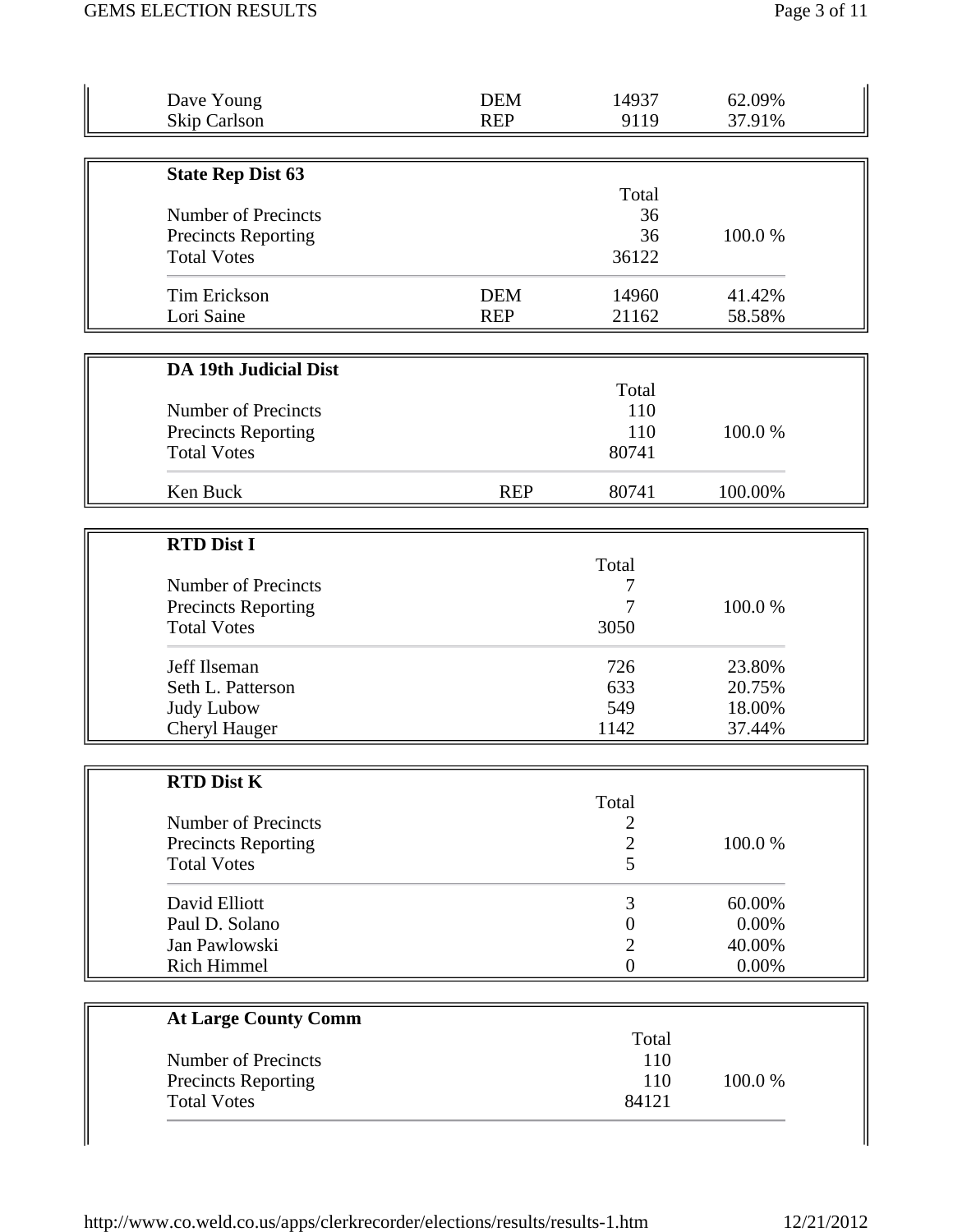| Sean Conway<br>Write-in Votes                                                  | <b>REP</b> | 81723<br>2398                | 97.15%<br>2.85%  |
|--------------------------------------------------------------------------------|------------|------------------------------|------------------|
| <b>Dist 1 County Comm</b>                                                      |            |                              |                  |
| Number of Precincts<br><b>Precincts Reporting</b><br><b>Total Votes</b>        |            | Total<br>39<br>39<br>26010   | 100.0%           |
| Mike Freeman                                                                   | <b>REP</b> | 26010                        | 100.00%          |
| <b>Dist 3 County Comm</b>                                                      |            |                              |                  |
| <b>Number of Precincts</b><br><b>Precincts Reporting</b><br><b>Total Votes</b> |            | Total<br>35<br>35<br>22989   | 100.0%           |
| Barbara J. Kirkmeyer                                                           | <b>REP</b> | 22989                        | 100.00%          |
| <b>At Large County Council</b>                                                 |            |                              |                  |
| Number of Precincts<br><b>Precincts Reporting</b><br><b>Total Votes</b>        |            | Total<br>110<br>110<br>73358 | 100.0%           |
| Donald D. Mueller<br>Justin Buxman                                             |            | 39672<br>33686               | 54.08%<br>45.92% |
| <b>Dist 1 County Council</b>                                                   |            |                              |                  |
| <b>Number of Precincts</b><br><b>Precincts Reporting</b><br><b>Total Votes</b> |            | Total<br>39<br>39<br>23126   | 100.0%           |
| <b>Brett Abernathy</b><br><b>Charles Tucker</b>                                |            | 11632<br>11494               | 50.30%<br>49.70% |
| <b>Dist 2 County Council</b>                                                   |            |                              |                  |
| Number of Precincts<br><b>Precincts Reporting</b><br><b>Total Votes</b>        |            | Total<br>39<br>39<br>29188   | 100.0%           |
| <b>Steve Curtis</b><br>Virginia Buczek                                         |            | 14394<br>14794               | 49.31%<br>50.69% |
| Dacono Mayor                                                                   |            | Total                        |                  |

Total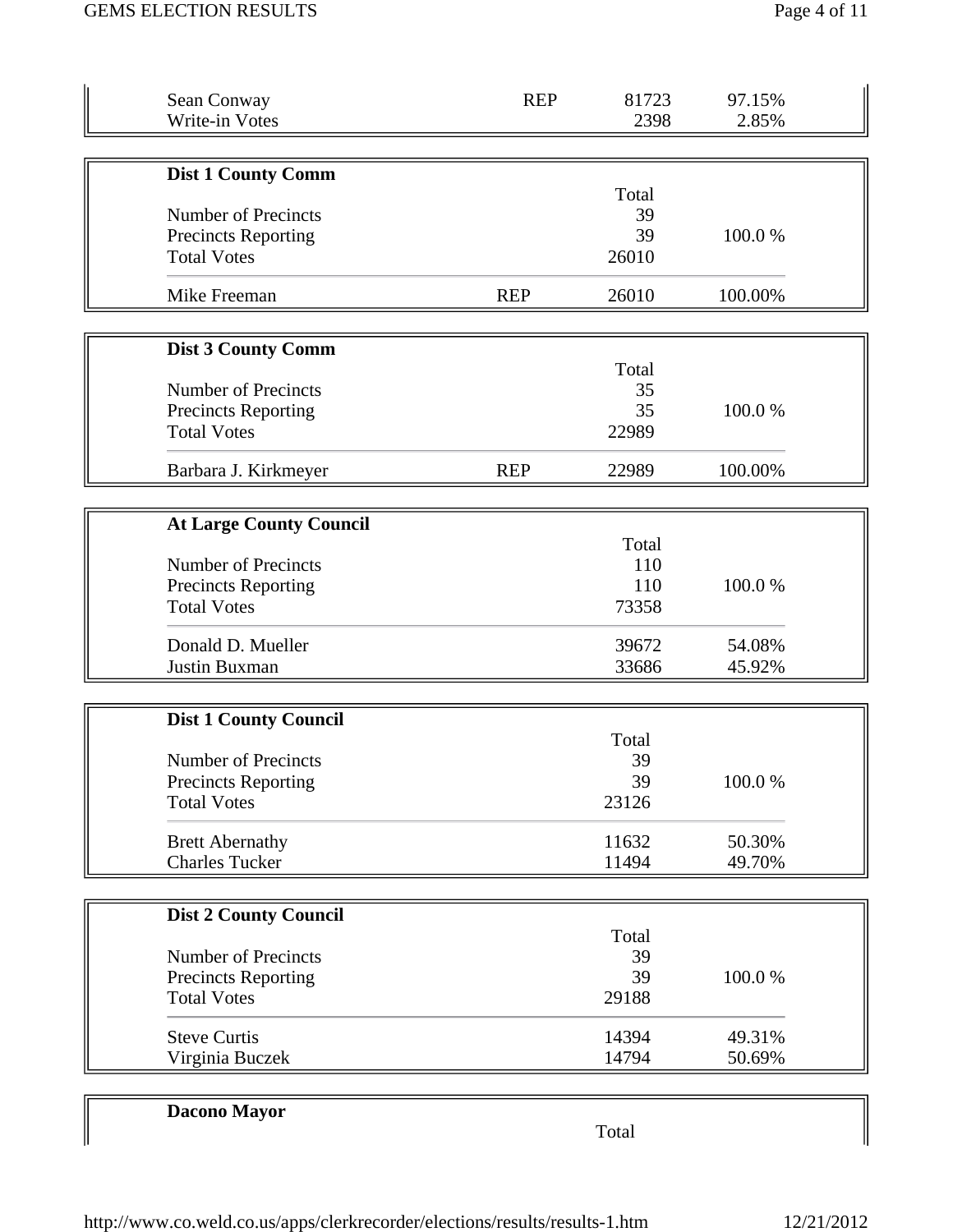| Number of Precincts<br><b>Precincts Reporting</b><br><b>Total Votes</b> | 1481 | 100.0 % |
|-------------------------------------------------------------------------|------|---------|
| Sandra Tucker                                                           | 610  | 41.19%  |
| Charles Sigman                                                          | 871  | 58.81%  |

| <b>Dacono Council Members</b> |       |         |
|-------------------------------|-------|---------|
|                               | Total |         |
| Number of Precincts           |       |         |
| <b>Precincts Reporting</b>    |       | 100.0 % |
| <b>Total Votes</b>            | 1693  |         |
| Geneiveve Schneider           | 830   | 49.03%  |
| Michael Ayres                 | 863   | 50.97%  |

| <b>Justice CO Supreme Court Coats</b> |       |         |
|---------------------------------------|-------|---------|
|                                       | Total |         |
| Number of Precincts                   | 110   |         |
| <b>Precincts Reporting</b>            | 110   | 100.0 % |
| <b>Total Votes</b>                    | 91073 |         |
| <b>YES</b>                            | 61589 | 67.63%  |
| N <sub>O</sub>                        | 29484 | 32.37%  |

| <b>Court of Appeals Booras</b> |       |         |
|--------------------------------|-------|---------|
|                                | Total |         |
| Number of Precincts            | 110   |         |
| Precincts Reporting            | 110   | 100.0 % |
| <b>Total Votes</b>             | 91112 |         |
| <b>YES</b>                     | 61763 | 67.79%  |
| NO                             | 29349 | 32.21%  |

| <b>Court of Appeals Casebolt</b> |       |         |
|----------------------------------|-------|---------|
|                                  | Total |         |
| Number of Precincts              | 110   |         |
| <b>Precincts Reporting</b>       | 110   | 100.0 % |
| <b>Total Votes</b>               | 90380 |         |
| <b>YES</b>                       | 62015 | 68.62%  |
| NO                               | 28365 | 31.38%  |

| <b>Court of Appeals Graham</b> |       |         |
|--------------------------------|-------|---------|
|                                | Total |         |
| Number of Precincts            | 110   |         |
| <b>Precincts Reporting</b>     | 110   | 100.0 % |
| <b>Total Votes</b>             | 90265 |         |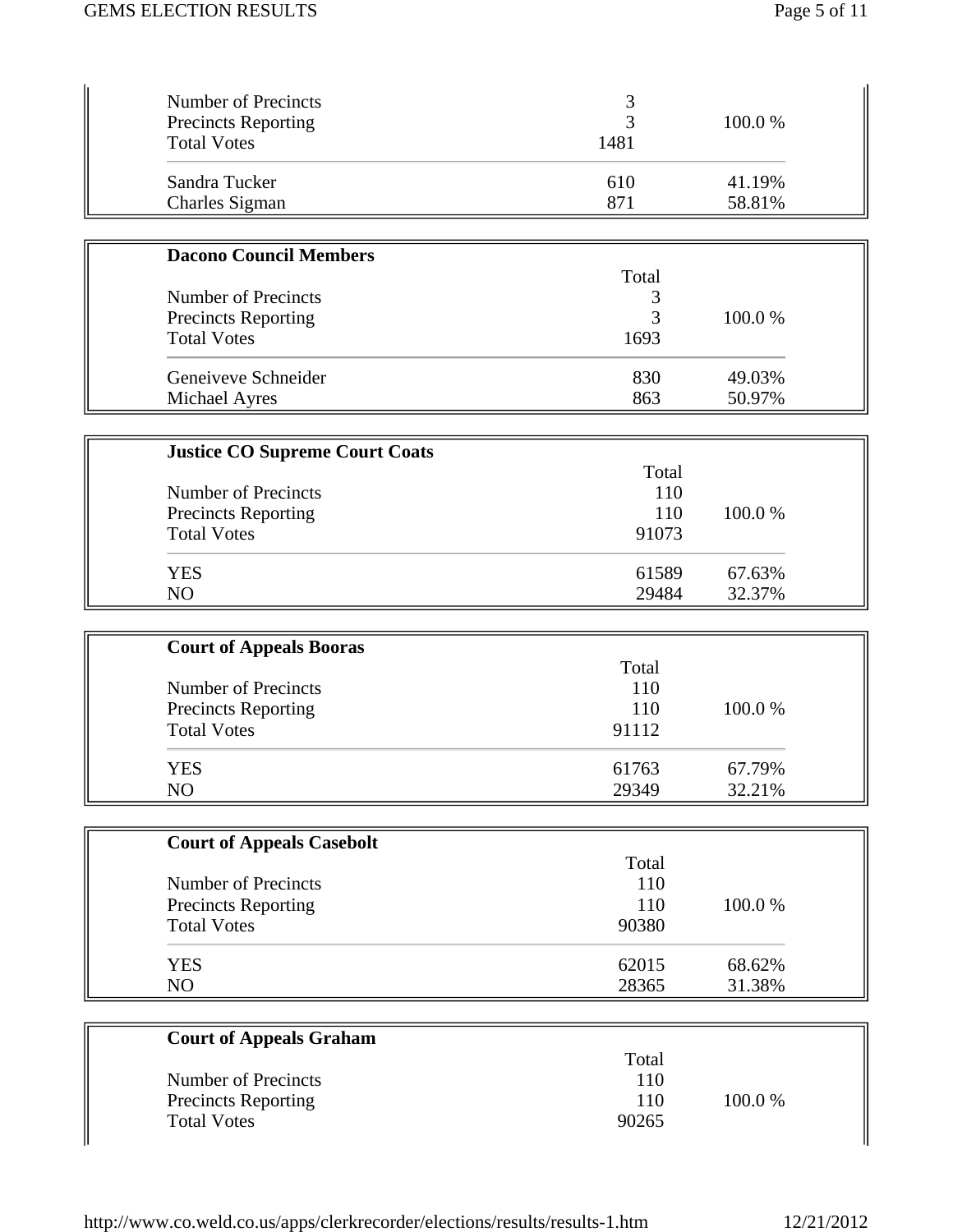| <b>YES</b>                        | 60201 | 66.69% |
|-----------------------------------|-------|--------|
| NO                                | 30064 | 33.31% |
| <b>Court of Appeals Miller</b>    |       |        |
|                                   | Total |        |
| Number of Precincts               | 110   |        |
| <b>Precincts Reporting</b>        | 110   | 100.0% |
| <b>Total Votes</b>                | 90284 |        |
| <b>YES</b>                        | 60361 | 66.86% |
| NO                                | 29923 | 33.14% |
|                                   |       |        |
| <b>Court of Appeals Taubman</b>   | Total |        |
| Number of Precincts               | 110   |        |
| <b>Precincts Reporting</b>        | 110   | 100.0% |
| <b>Total Votes</b>                | 90105 |        |
| <b>YES</b>                        | 60733 | 67.40% |
| NO                                | 29372 | 32.60% |
|                                   |       |        |
| <b>Court of Appeals Webb</b>      | Total |        |
| Number of Precincts               | 110   |        |
| <b>Precincts Reporting</b>        | 110   | 100.0% |
| <b>Total Votes</b>                | 89750 |        |
| <b>YES</b>                        | 60906 | 67.86% |
| NO                                | 28844 | 32.14% |
|                                   |       |        |
| 19th Judicial Dist Hartmann       | Total |        |
| Number of Precincts               | 110   |        |
| <b>Precincts Reporting</b>        | 110   | 100.0% |
| <b>Total Votes</b>                | 90681 |        |
| <b>YES</b>                        | 64012 | 70.59% |
| NO                                | 26669 | 29.41% |
| <b>19th Judicial Dist Strobel</b> |       |        |
|                                   | Total |        |
| <b>Number of Precincts</b>        | 110   |        |
| <b>Precincts Reporting</b>        | 110   | 100.0% |
| <b>Total Votes</b>                | 90533 |        |
| <b>YES</b>                        | 59929 | 66.20% |
| NO                                | 30604 | 33.80% |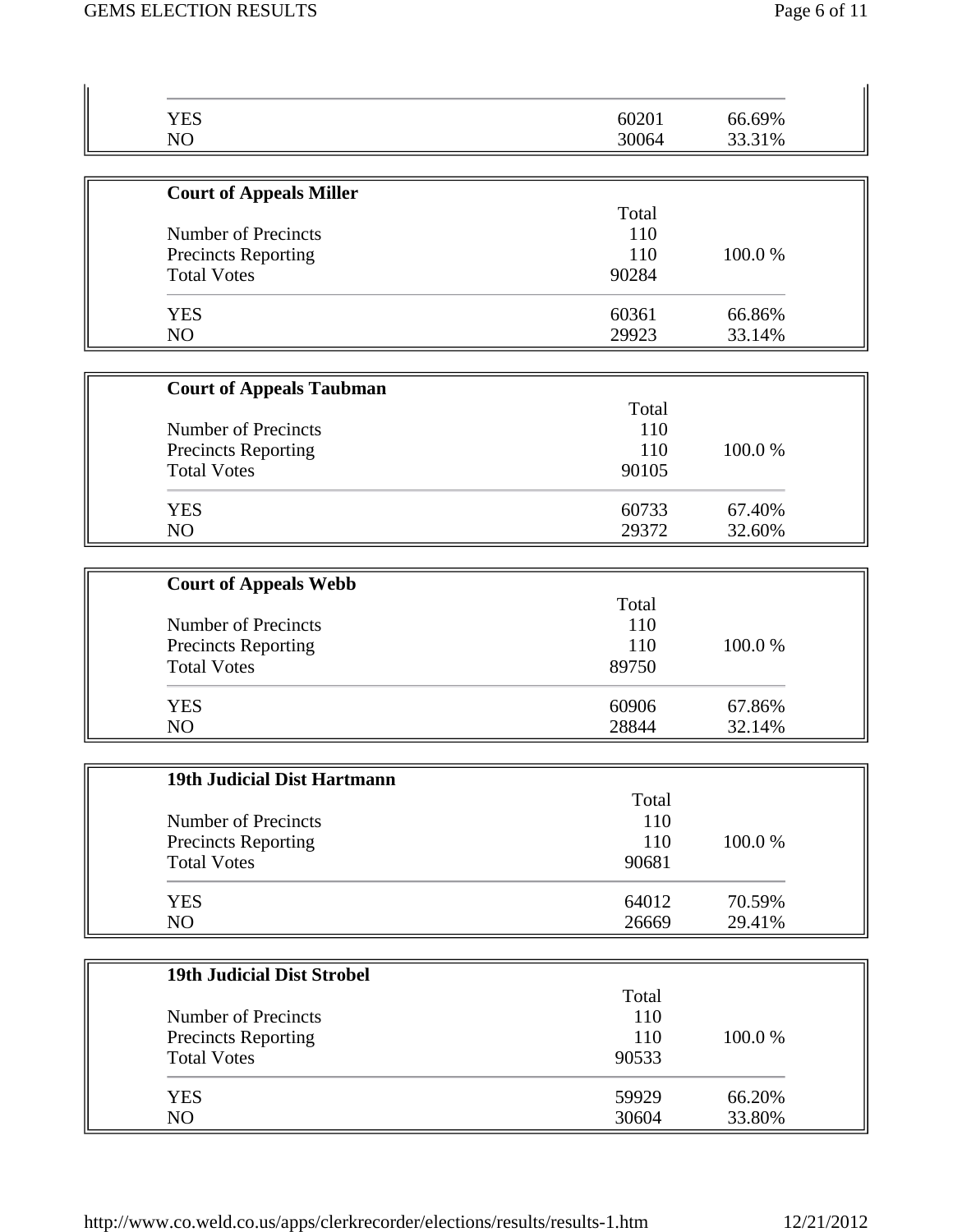| 19th Judicial Dist Taylor                 |        |        |
|-------------------------------------------|--------|--------|
|                                           | Total  |        |
| Number of Precincts                       | 110    |        |
| Precincts Reporting                       | 110    | 100.0% |
| <b>Total Votes</b>                        | 90088  |        |
|                                           |        |        |
| <b>YES</b>                                | 62732  | 69.63% |
| NO                                        | 27356  | 30.37% |
|                                           |        |        |
| <b>19th Judicial Dist Tuttle</b>          |        |        |
|                                           | Total  |        |
| Number of Precincts                       | 110    |        |
| Precincts Reporting                       | 110    | 100.0% |
| <b>Total Votes</b>                        | 89964  |        |
|                                           |        |        |
| <b>YES</b>                                | 56686  | 63.01% |
| NO                                        | 33278  | 36.99% |
|                                           |        |        |
| <b>Amendment S</b>                        |        |        |
|                                           | Total  |        |
| Number of Precincts                       | 110    |        |
| <b>Precincts Reporting</b>                | 110    | 100.0% |
| <b>Total Votes</b>                        | 103315 |        |
| <b>YES</b>                                | 54875  | 53.11% |
| N <sub>O</sub>                            | 48440  | 46.89% |
|                                           |        |        |
| <b>Amendment 64</b>                       |        |        |
|                                           | Total  |        |
| Number of Precincts                       | 110    |        |
|                                           | 110    | 100.0% |
| Precincts Reporting<br><b>Total Votes</b> | 113777 |        |
|                                           |        |        |
| <b>YES</b>                                | 57648  | 50.67% |
| NO                                        | 56129  | 49.33% |
|                                           |        |        |
| <b>Amendment 65</b>                       |        |        |
|                                           | Total  |        |
| Number of Precincts                       | 110    |        |
| <b>Precincts Reporting</b>                | 110    | 100.0% |
| <b>Total Votes</b>                        | 108907 |        |
|                                           |        |        |
| <b>YES</b>                                | 80897  | 74.28% |
| NO                                        | 28010  | 25.72% |
|                                           |        |        |
| <b>Town of Berthoud 300</b>               |        |        |
|                                           | Total  |        |
|                                           |        |        |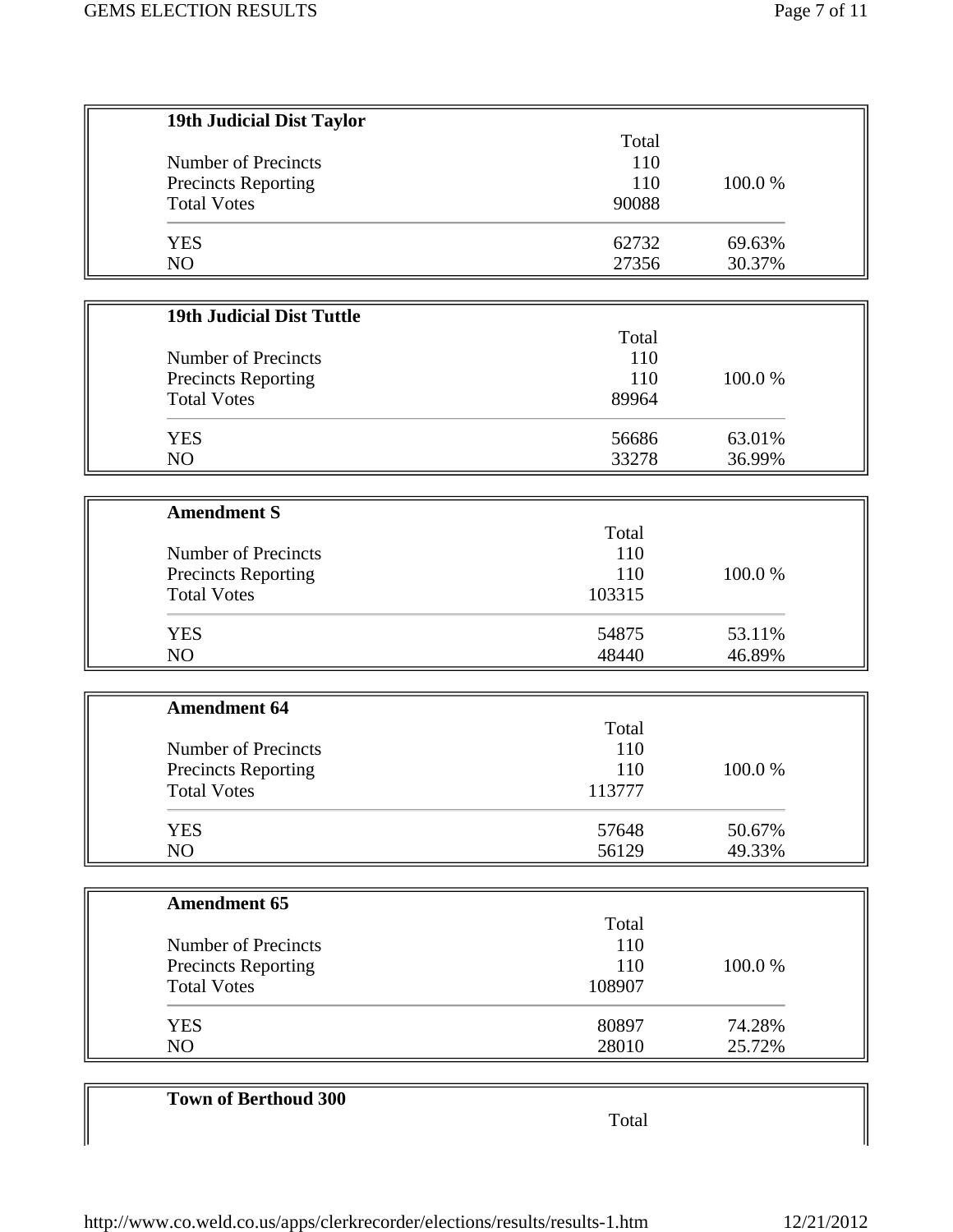| Number of Precincts<br><b>Precincts Reporting</b><br><b>Total Votes</b> | 3<br>3<br>25 | 100.0%           |  |
|-------------------------------------------------------------------------|--------------|------------------|--|
| <b>YES</b><br>NO                                                        | 15<br>10     | 60.00%<br>40.00% |  |
|                                                                         |              |                  |  |
| <b>Town of Erie 2A</b>                                                  | Total        |                  |  |
| <b>Number of Precincts</b>                                              | 6            |                  |  |
| Precincts Reporting                                                     | 6            | 100.0%           |  |
| <b>Total Votes</b>                                                      | 5665         |                  |  |
| <b>YES</b>                                                              | 2676         | 47.24%           |  |
| NO                                                                      | 2989         | 52.76%           |  |
|                                                                         |              |                  |  |
| <b>City of Evans 2A</b>                                                 |              |                  |  |
|                                                                         | Total        |                  |  |
| Number of Precincts                                                     | 9            | 100.0%           |  |
| <b>Precincts Reporting</b><br><b>Total Votes</b>                        | 9<br>5849    |                  |  |
|                                                                         |              |                  |  |
| <b>YES</b>                                                              | 2008         | 34.33%           |  |
| NO                                                                      | 3841         | 65.67%           |  |
| <b>City of Evans 2B</b>                                                 |              |                  |  |
|                                                                         | Total        |                  |  |
| Number of Precincts                                                     | 9            |                  |  |
| <b>Precincts Reporting</b>                                              | 9            | 100.0%           |  |
| <b>Total Votes</b>                                                      | 5686         |                  |  |
| <b>YES</b>                                                              | 2352         | 41.36%           |  |
| NO                                                                      | 3334         | 58.64%           |  |
|                                                                         |              |                  |  |
| <b>City of Evans 2C</b>                                                 |              |                  |  |
|                                                                         | Total        |                  |  |
| Number of Precincts                                                     | 9            |                  |  |
| Precincts Reporting                                                     | 9            | 100.0%           |  |
| <b>Total Votes</b>                                                      | 5674         |                  |  |
| <b>YES</b>                                                              | 2231         | 39.32%           |  |
| NO                                                                      | 3443         | 60.68%           |  |
|                                                                         |              |                  |  |
| <b>City of Evans 2D</b>                                                 |              |                  |  |
|                                                                         | Total        |                  |  |
| Number of Precincts                                                     | 9<br>9       | 100.0%           |  |
| <b>Precincts Reporting</b><br><b>Total Votes</b>                        | 5633         |                  |  |
|                                                                         |              |                  |  |

 $\Big\}$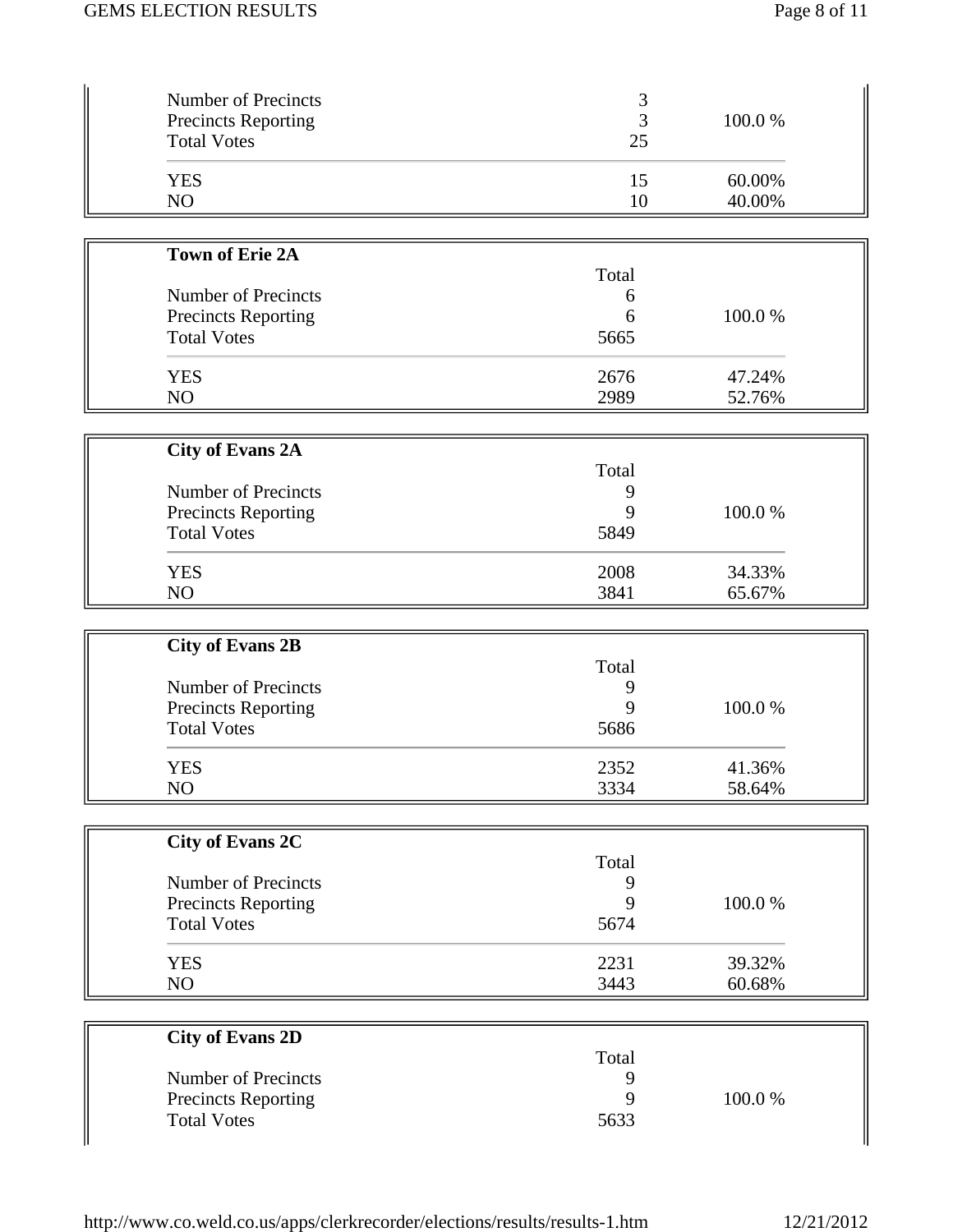| <b>YES</b>                                       | 3271                | 58.07%  |
|--------------------------------------------------|---------------------|---------|
| NO                                               | 2362                | 41.93%  |
|                                                  |                     |         |
| <b>Town of Firestone 2A</b>                      |                     |         |
|                                                  | Total               |         |
| <b>Number of Precincts</b>                       | 8                   |         |
| Precincts Reporting<br><b>Total Votes</b>        | 8<br>5125           | 100.0%  |
|                                                  |                     |         |
| <b>YES</b>                                       | 2341                | 45.68%  |
| NO                                               | 2784                | 54.32%  |
|                                                  |                     |         |
| <b>City of Ft Lupton 2A</b>                      |                     |         |
|                                                  | Total               |         |
| Number of Precincts                              | 5<br>5              | 100.0%  |
| <b>Precincts Reporting</b><br><b>Total Votes</b> | 2468                |         |
|                                                  |                     |         |
| <b>YES</b>                                       | 1690                | 68.48%  |
| NO                                               | 778                 | 31.52%  |
|                                                  |                     |         |
| <b>City of Longmont 2A</b>                       |                     |         |
|                                                  | Total               |         |
| Number of Precincts                              | 2                   |         |
| <b>Precincts Reporting</b>                       | $\overline{c}$<br>5 | 100.0%  |
| <b>Total Votes</b>                               |                     |         |
| <b>YES</b>                                       | $\overline{2}$      | 40.00%  |
| NO                                               | 3                   | 60.00%  |
|                                                  |                     |         |
| <b>City of Longmont 300</b>                      | Total               |         |
| Number of Precincts                              | $\overline{c}$      |         |
| Precincts Reporting                              | $\overline{c}$      | 100.0%  |
| <b>Total Votes</b>                               | 5                   |         |
|                                                  |                     |         |
| <b>YES</b>                                       | $\boldsymbol{0}$    | 0.00%   |
| NO                                               | 5                   | 100.00% |
|                                                  |                     |         |
| <b>School Dist 6 3A</b>                          | Total               |         |
| Number of Precincts                              | 50                  |         |
| Precincts Reporting                              | 50                  | 100.0%  |
| <b>Total Votes</b>                               | 42934               |         |
|                                                  |                     |         |
| <b>YES</b>                                       | 25175               | 58.64%  |
| NO                                               | 17759               | 41.36%  |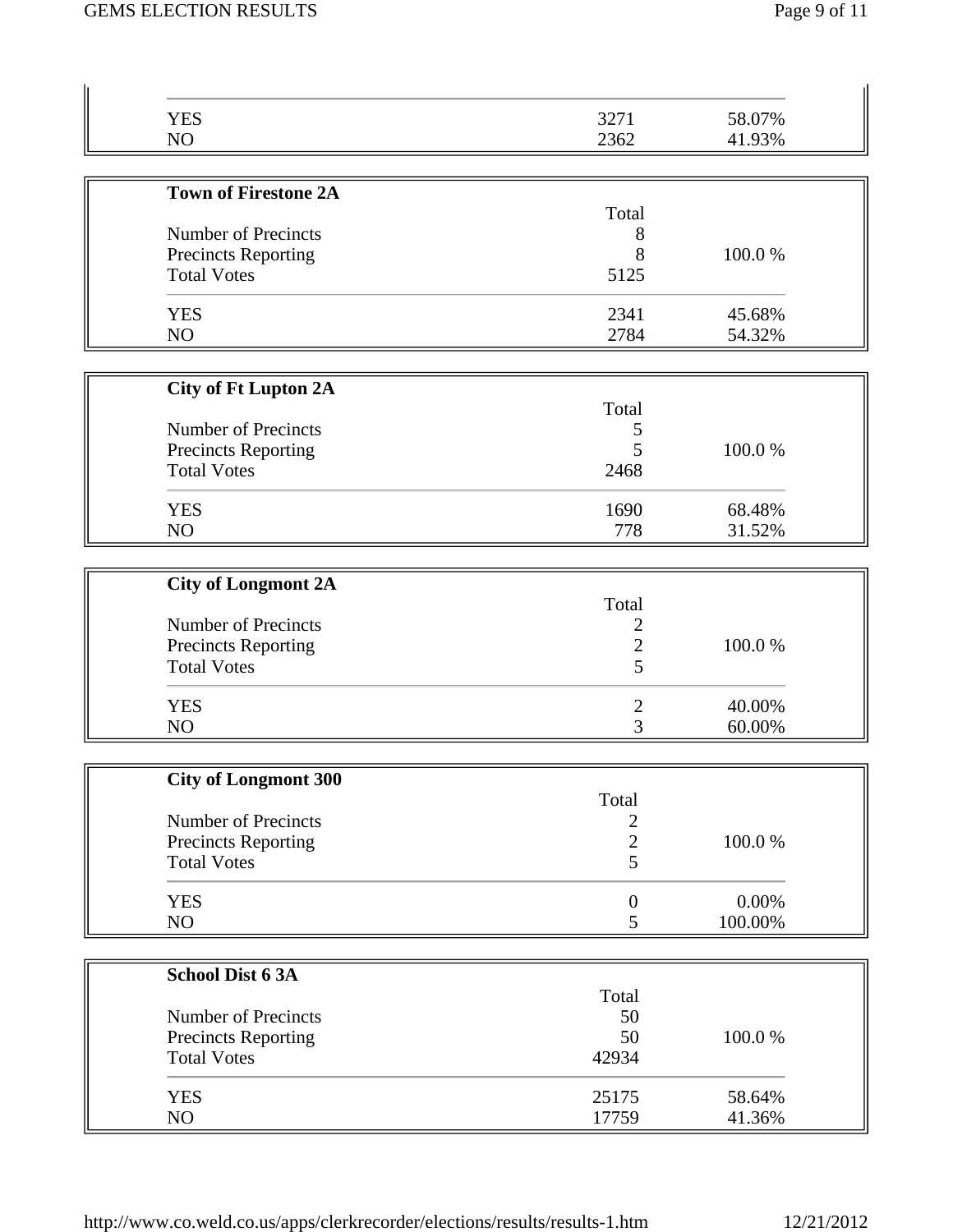| <b>Briggsdale RE-10J 3A</b>     |       |        |
|---------------------------------|-------|--------|
|                                 | Total |        |
| <b>Number of Precincts</b>      | 5     |        |
| Precincts Reporting             | 5     | 100.0% |
| <b>Total Votes</b>              | 322   |        |
| <b>YES</b>                      | 207   | 64.29% |
| NO                              | 115   | 35.71% |
|                                 |       |        |
| Weld RE-1 3A                    | Total |        |
| Number of Precincts             | 13    |        |
| Precincts Reporting             | 13    | 100.0% |
| <b>Total Votes</b>              | 3995  |        |
|                                 |       |        |
| <b>YES</b>                      | 2087  | 52.24% |
| NO                              | 1908  | 47.76% |
| Weld RE-1 3B                    |       |        |
|                                 | Total |        |
| Number of Precincts             | 13    |        |
| Precincts Reporting             | 13    | 100.0% |
| <b>Total Votes</b>              | 3967  |        |
| <b>YES</b>                      | 1961  | 49.43% |
| NO                              | 2006  | 50.57% |
|                                 |       |        |
| Weld RE-83A                     |       |        |
|                                 | Total |        |
| Number of Precincts             | 9     |        |
| <b>Precincts Reporting</b>      | 9     | 100.0% |
| Total Votes                     | 4727  |        |
| <b>YES</b>                      | 2712  | 57.37% |
| NO                              | 2015  | 42.63% |
| Weld RE-8 3B                    |       |        |
|                                 | Total |        |
| <b>Number of Precincts</b>      | 9     |        |
| <b>Precincts Reporting</b>      | 9     | 100.0% |
| <b>Total Votes</b>              | 4693  |        |
| <b>YES</b>                      | 2834  | 60.39% |
| NO                              | 1859  | 39.61% |
|                                 |       |        |
| <b>St Vrain Valley RE-1J 3A</b> | Total |        |